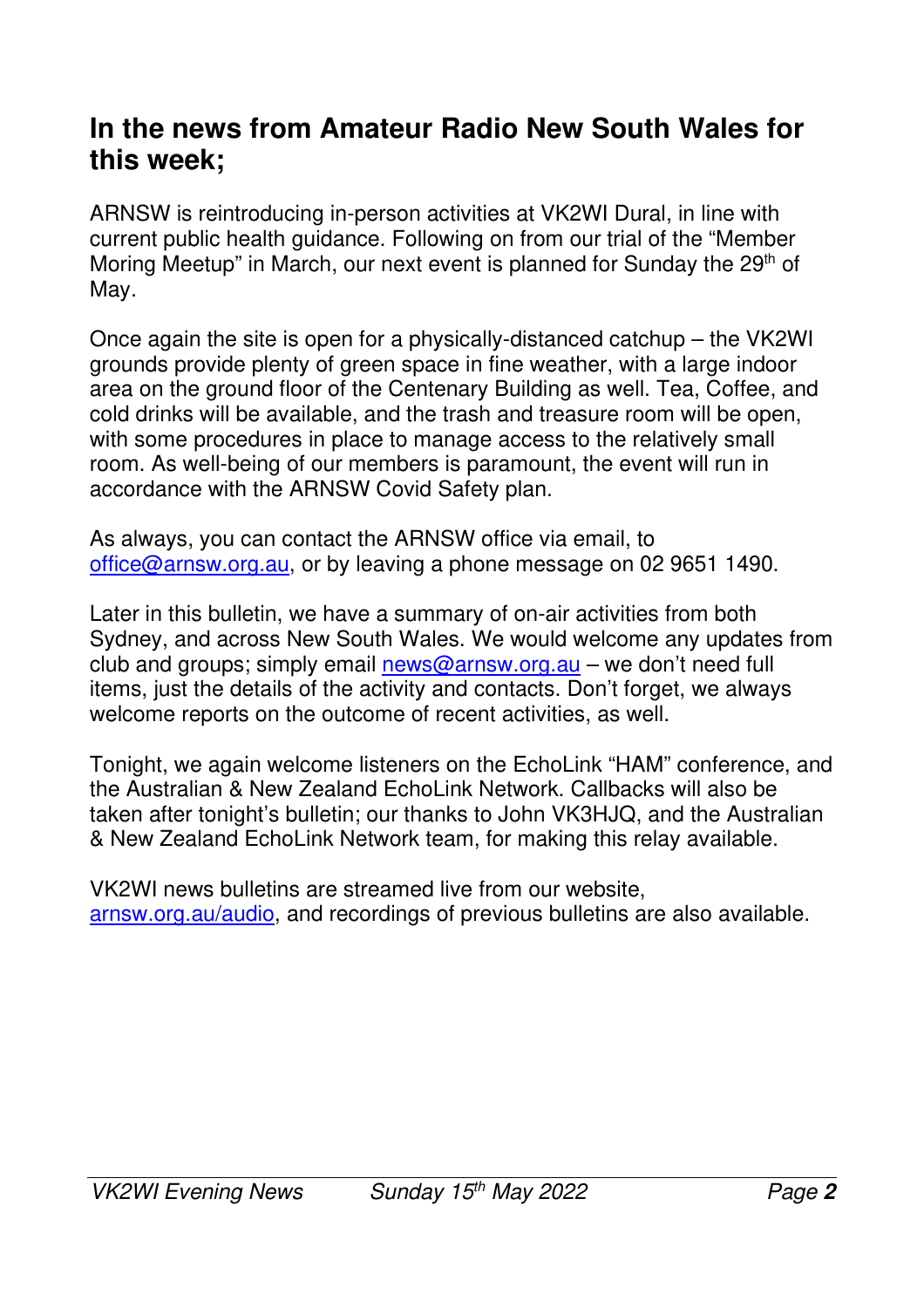#### **RadNet Update**

Now, with an update on ARNSW RadNet, here's Matt VK2FLY;

#### **[Play File: 15-B-RNT-1.wav]**

*Duration: 1m49s In: with many thanks … Out:….Matt VK2FLY for ARNSW RadNet.*

Thanks, Matt.

#### **[transcript; do not read]**

With many thanks to the team at the Illawarra Amateur Radio Society It gives me great pleasure to advise that Maddens Plains VK2RMP is now online. The repeater site at Maddens Plains is a fantastic location with the new DMR repeater serving handheld coverage from the southern suburbs of Sydney through to Wollongong and down to the coastal areas of Kiama with mobile coverage as far west as Mittagong.

The new repeater can be heard on 438.725 MHz with a minus five offset and carries the talk groups of the VKDMR network. So it's time drag out the programming cable and add another channel to your radios, get on any enjoy the network.

In news from the Blue Mountains, The VK2RDX repeater site suffered a solar controller failure and as a result the DMR repeater is offline to conserve power until parts can be sourced. The St George club tell us they are working hard for a solution and should have the DMR repeater back online by the end of the month.

Moving to further up North the Oxley Region Amateur radio club have been working hard to restore power to their telegraph point repeater site since the mains feed cable to the site was destroyed by lightning. They also hope to have the site back online by months end.

Don't forget updated live repeater status and information is available at the microsite at arnsw.net Weather you would like to know more about RadNet in general, the new Illawarra repeater or if your club have a great repeater site and are thinking of joining the microsite is the place to start.

Thanks for listening and I will be back with more information in the coming weeks this has been Matt VK2FLY for ARNSW RadNet.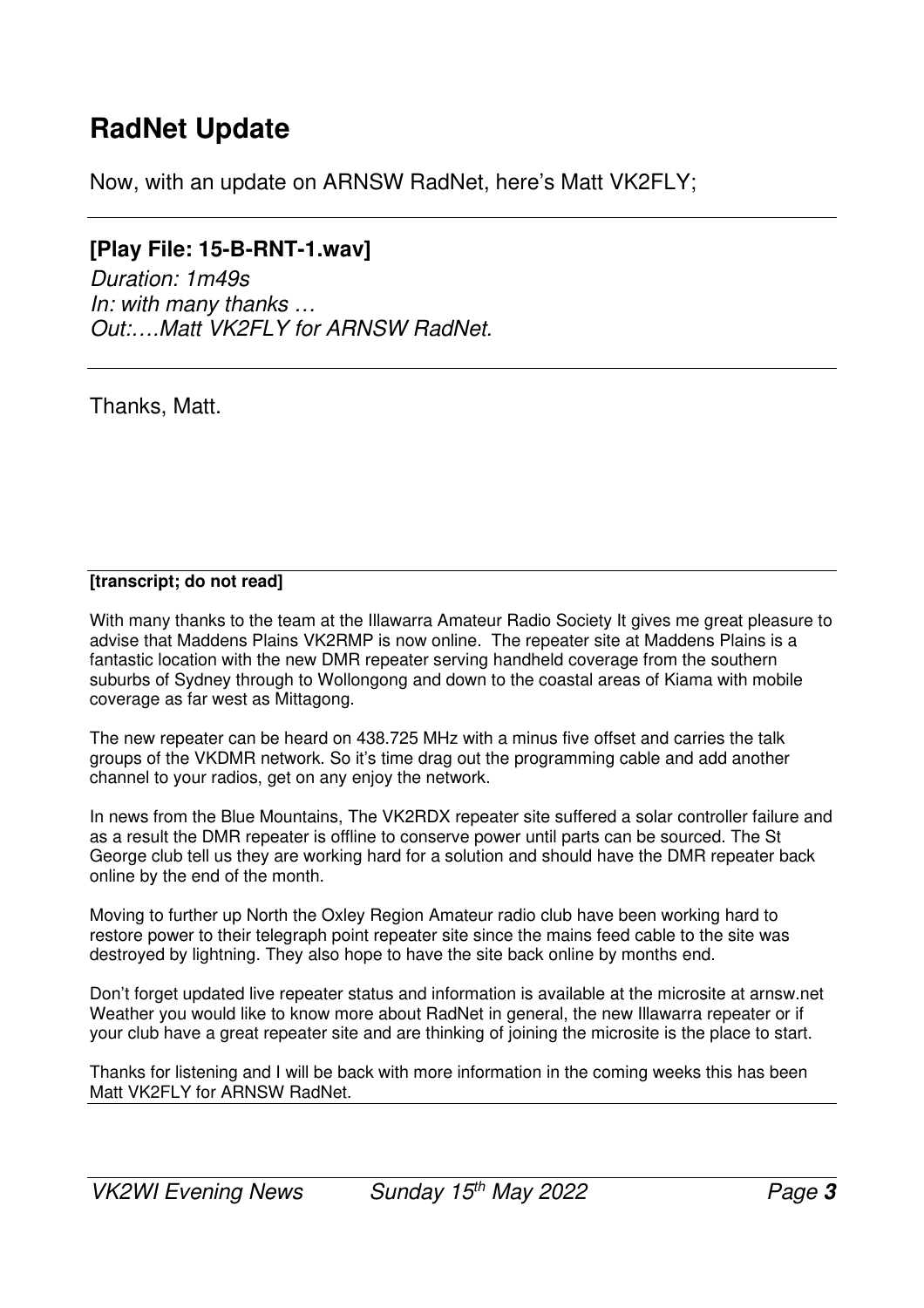## **US Licence exams**

At the CCARC Mayham field day earlier in the month, Examination sessions were held for US licences. Congratulations to John AJ6WQ, and to Yaakov KI5VFS, soon to be K2BSD, on gaining their Extra and General licences respectively.

Ever wanted to be the first person in the world to do something? The new technician class licence exam comes into effect on the 1<sup>st</sup> of July, and there is the possibility of running an exam session on the day. If you are interested, email Julian at; vk2yjs@gmail.com.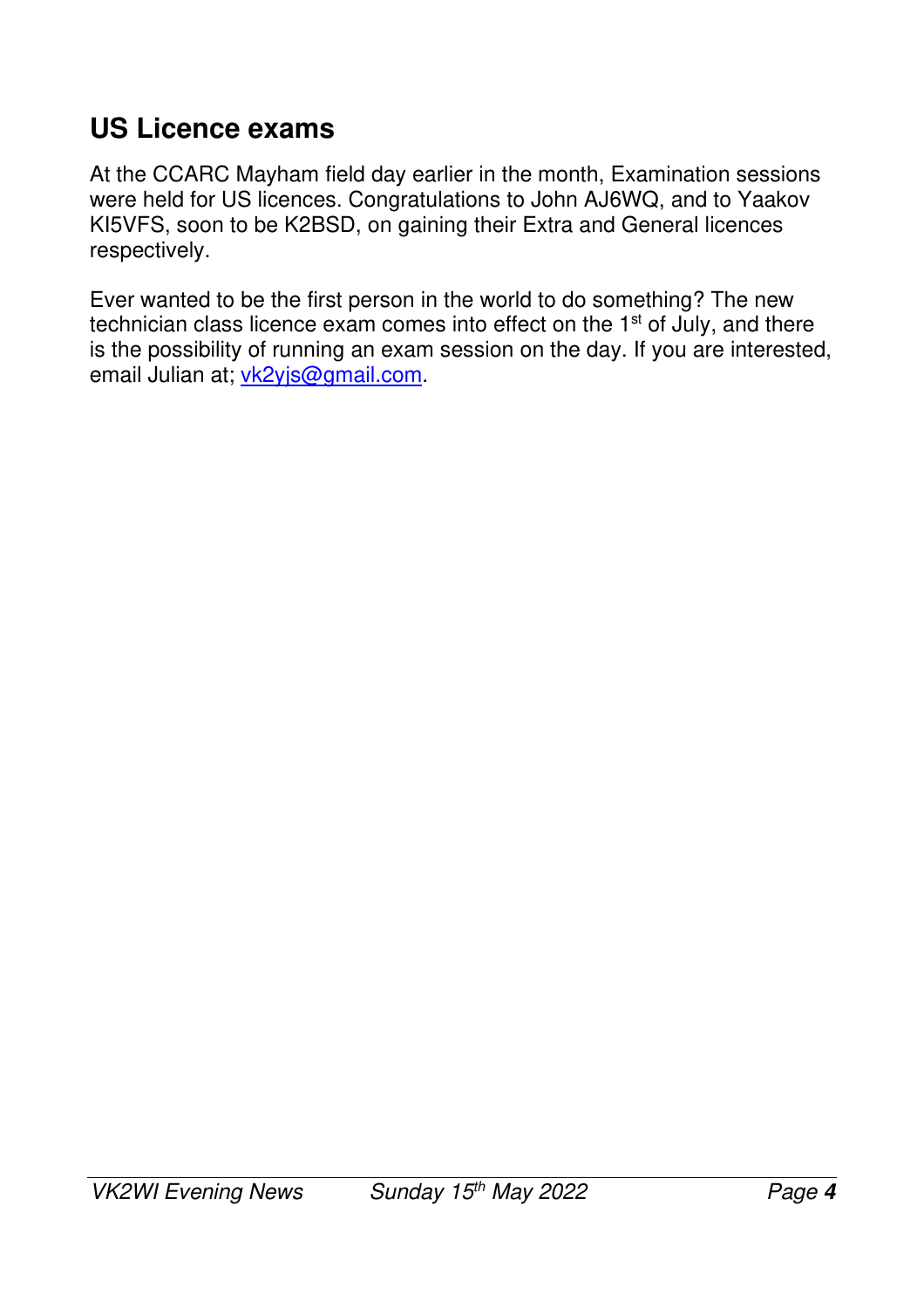## **Weekly Solar and Geophysical Report**

For the period of the  $6<sup>th</sup>$  to the 12<sup>th</sup> of May; This report issued on the  $13<sup>th</sup>$  of May. First, the summary;

| Dates across     | 6 <sup>th</sup> | 7th | 8 <sup>th</sup> | <b>gth</b> | 10 <sup>th</sup> | 11 <sup>th</sup> | 12 <sup>th</sup> |
|------------------|-----------------|-----|-----------------|------------|------------------|------------------|------------------|
| the columns are  |                 |     |                 |            |                  |                  |                  |
| 10cm Flux        | 19              | 118 | 119             | 117        | 116              | 133              | 133              |
| Fredericksburg   |                 |     |                 | 8          | 2                | 5                |                  |
| Index (Afr)      |                 |     |                 |            |                  |                  | observed         |
| Australian Index |                 |     | 5               | 3          |                  | 3                |                  |
| (Aaus)           |                 |     |                 |            |                  |                  | estimated        |
| index            | 69              |     | 63              | 70         | 62               | 73               | 80               |

Solar flare activity was low from the  $6<sup>th</sup>$  to the  $9<sup>th</sup>$ , then was high on the 10<sup>th</sup> with an X1.5 flare at 1355UTC and an M1.0 at 1433UTC. Moderate activity was observed on the 11<sup>th</sup>, with an M1.6 at 1649UTC and an M2.6 at 1858UTC; and on the 12<sup>th</sup>, with an M1.3 flare at 2020UTC.

Geomagnetic activity was quiet all week.

F2 critical frequencies in Southern Australia, were generally near predicted monthly values, with some periods of enhancements. On the  $8<sup>th</sup>$ , frequencies were enhanced 15% during local night; on the 9<sup>th</sup>, 15% throughout; 15% during local day on the 10<sup>th</sup>; 25% after local dawn on the 11<sup>th</sup>; and 20% during local day on the  $12<sup>th</sup>$ .

The forecast for the  $13<sup>th</sup>$  to the 19<sup>th</sup> of May;

Solar activity is expected to be moderate, with a chance of activity reaching R3 warning level.

Geomagnetic conditions should generally be quiet with a chance of unsettled conditions from the 13<sup>th</sup> to the 15<sup>th</sup>.

Maximum Usable Frequencies are likely to be near predicted, to slightly enhanced.

*Data courtesy of Space Weather Services.*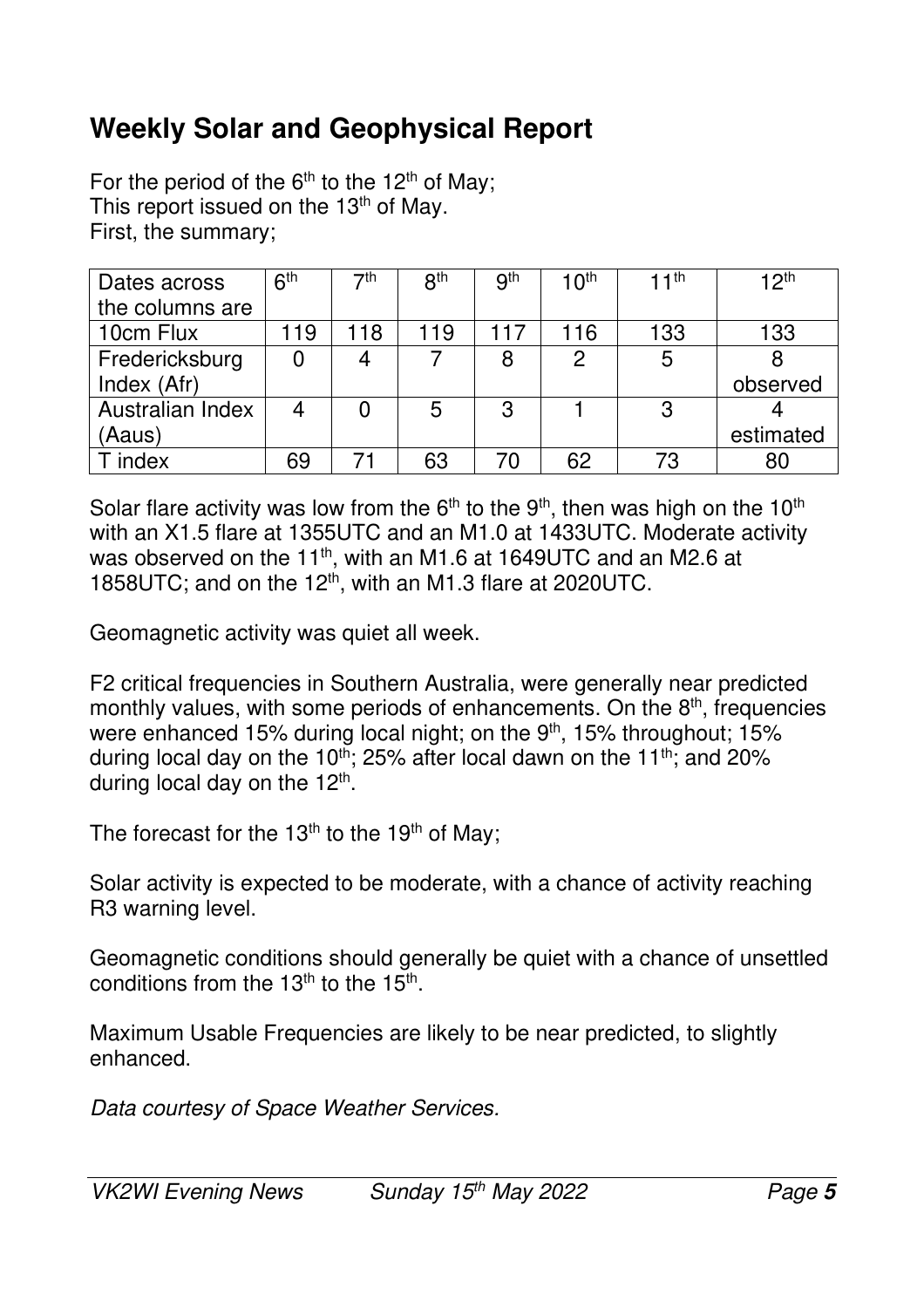### **Solar Flux Index update**

Here are the updated Solar Flux Index (SFI) figures for this week.

Having finished April, we had a;

Minimum of 96, Average of 132 and a Maximum of 164 With peak dates from the 1<sup>st</sup> to the 4<sup>th</sup>, and the 18<sup>th</sup> to the 29<sup>th</sup>.

So far for May, we are expecting a;

Minimum of 109, Average of 122 and a Maximum of 135 With peak dates from the 12<sup>th</sup> to the 20<sup>th</sup>.

And looking ahead to June, we are expecting a;

Minimum of 116, Average of 119 and a Maximum of 124 With peak dates from the  $9<sup>th</sup>$  to the 21<sup>st</sup>.

*Update with thanks to Noel, VK2FUL.* 

[using daily data updates from: http://www.swpc.noaa.gov/products/usaf-45-day-ap-and-f107cm-fluxforecast]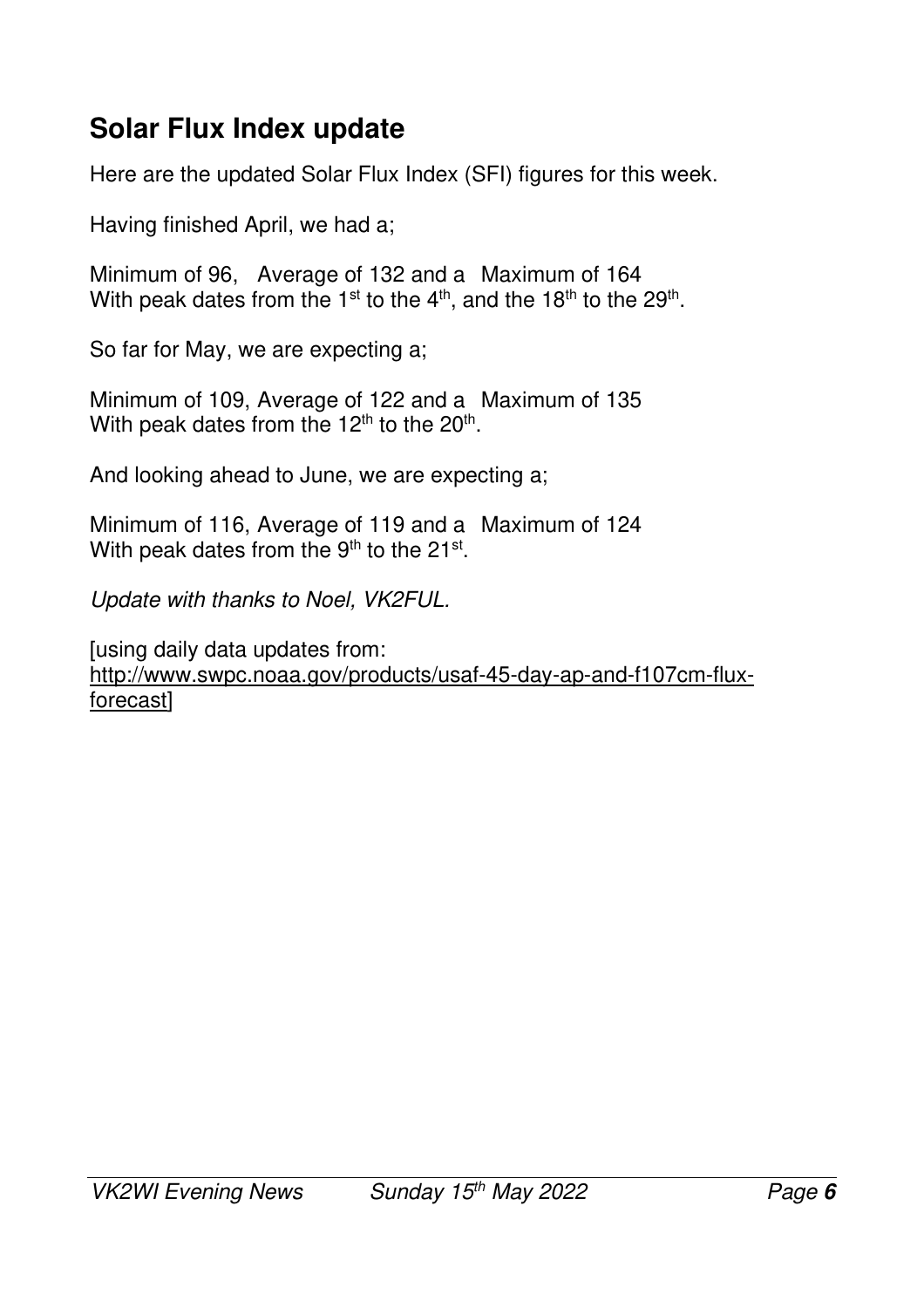### **What use is an F-call?**

Tonight, we continue with this series, written and produced by Onno VK6FLAB. Each episode looks at different aspects of the diverse hobby of Amateur Radio.

#### **[Play File: 16-FCAL073.wav]**

*Duration 1m32s In: "What use is an F-call?" Out: "I'm Onno VK6FLAB"* 

For more information about this series, including transcripts and useful resources for F-calls, Onno's website is; vk6flab.com, or follow him on Twitter, @VK6FLAB.

#### **[Play File: 17-E-ID2.wav]**   $\overline{\phantom{a}}$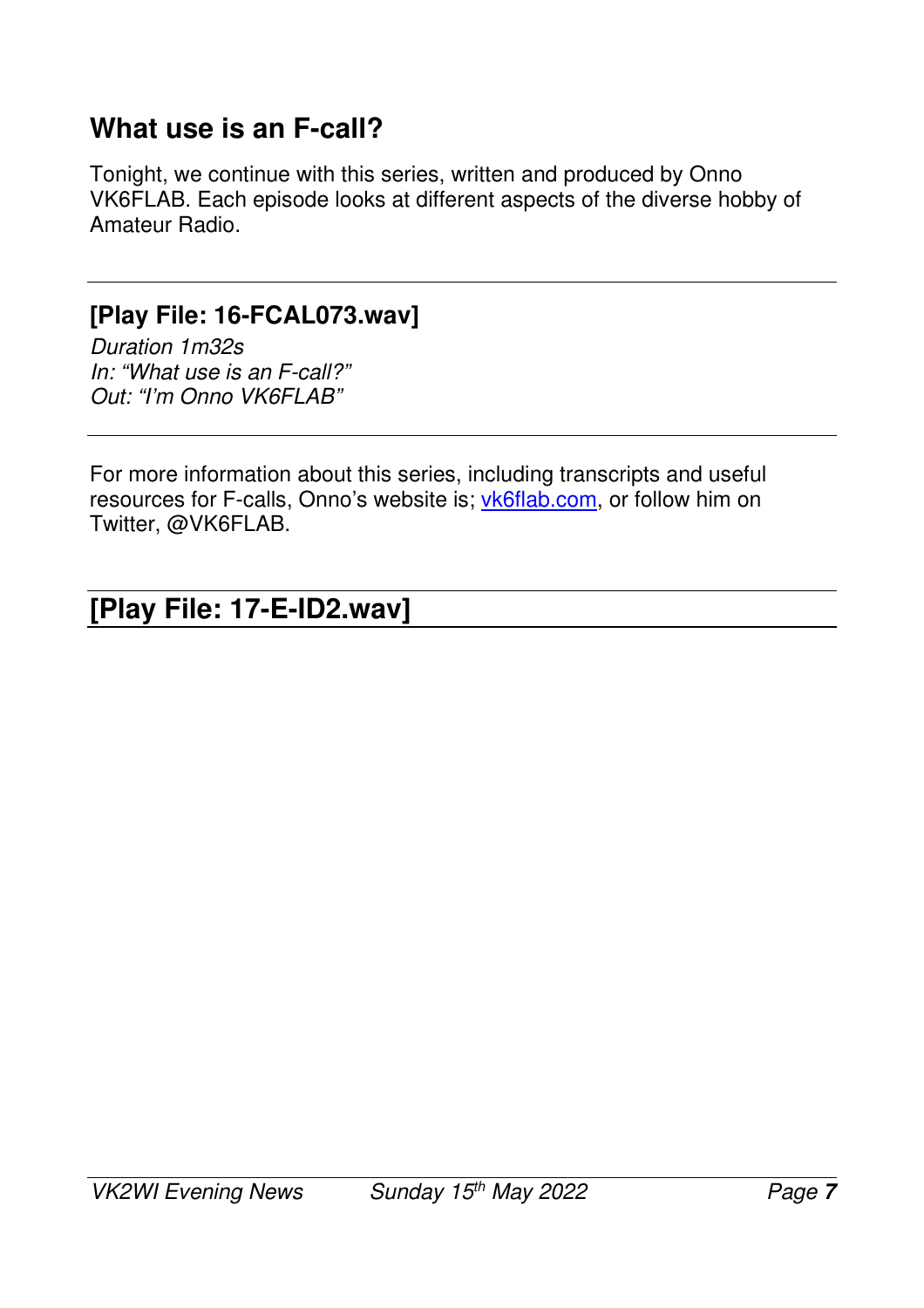## **ARRL DX news**

RODRIGUES ISLAND; Robert, 3B9FR has been active using CW on 17 metres around 1500UTC.

MONTENEGRO; Special event call 4O2IPA is active from Podgorica throughout May, to commemorate the Second IPA Games 2022.

UGANDA; Anders, SM0HPL is active as 5X7W from Kampala. Activity is in his spare time on 20 to 10 metres using CW, JT65, FT8, and FT4.

OMAN; Mohammad, A41NN is active using SSB and FT8 from Grid Square LL93fl.

BAHRAIN; Members of the Bahrain Amateur Radio Society are active as A91WTIS until May 17 as part of World Telecom Day.

MOZAMBIQUE; Kiyo, JA7NQQ is active as C83YT from Macuti. Activity of late has been on 17 to 10 metres using FT8.

CUBA; Several members of the Federacion de Radioaficionados de Cuba's La Habana branch will be active as T42ITU until May 17. Their activity is to commemorate the 157<sup>th</sup> anniversary of the signing of the first International Telegraph Convention and the creation of the International Telecommunication Union. Activity is on all bands and modes.

CAPE VERDE; Freddy, F5IRO is active as D44RO from Praia, Santiago Island, IOTA AF-005, until May 19. Activity is in his spare time and his evenings on 40, 30, and 20 metres using CW, FT8, and FT4 with QRP power.

PHILIPPINES; Irek, SP3SUX will be active as DV8/KH7EA from Mindanao Island, IOTA OC-130, until May 27. Activity will be during his daytime hours on 80 to 6 metres using CW and SSB.

IRAN; Members of the Alborz DX Club will be active as EP2C on May 17 to celebrate World Telecommunication Day. Activity will be on various HF bands using CW, SSB and various digital modes.

THAILAND; Werner, DH7OT is active as HS0ZMO from Phuket Island. Activity is on 40 to 10 metres.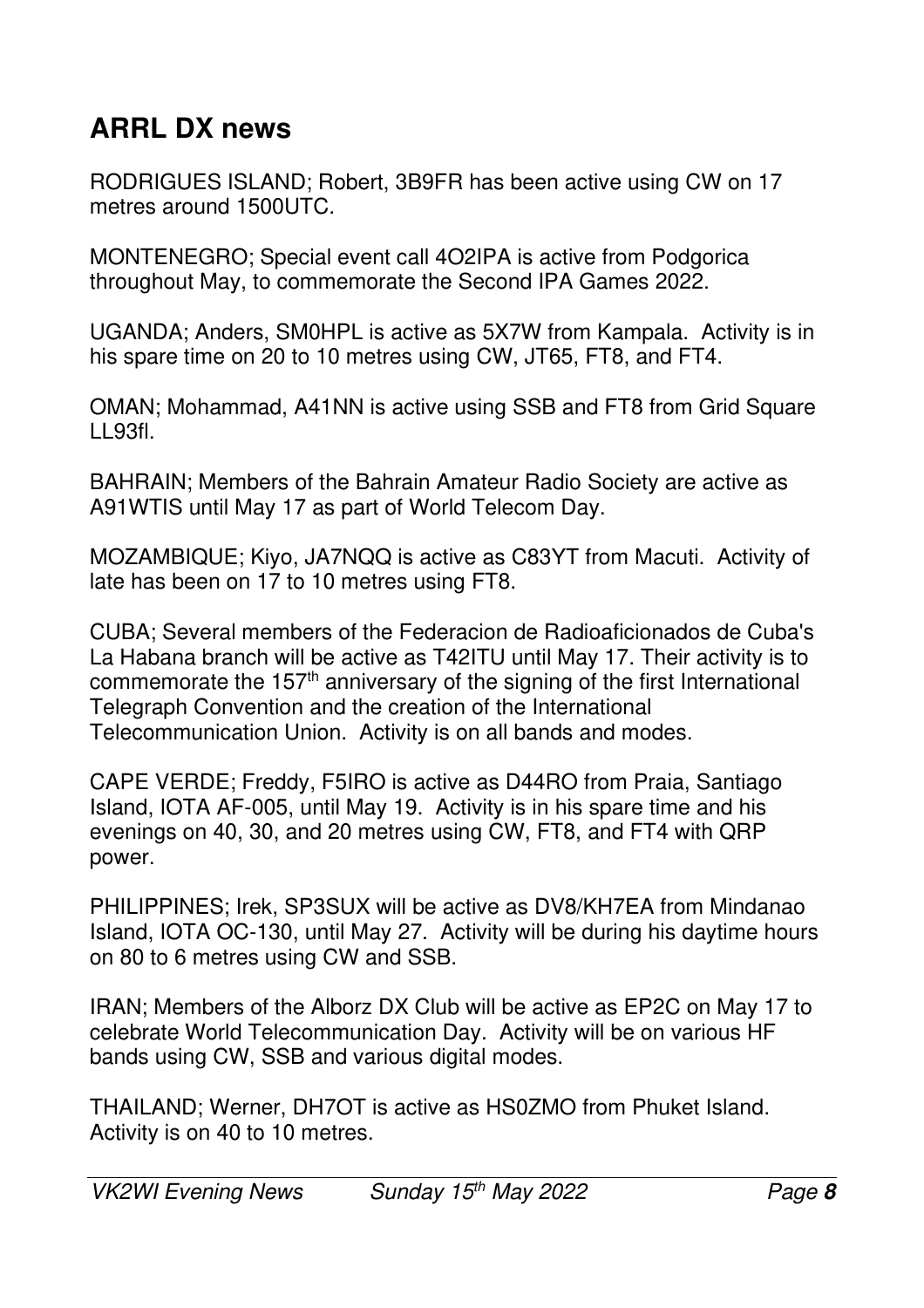HAITI; Members of the Radio Club D'Haiti will be active with special call sign HH18MAI from Port-au-Prince from May 18 to 23. Their activity is to commemorate Haiti's Flag Day, and Catherine Flon, who was a Haitian seamstress, patriot, and national heroine who sewed Haiti's first flag of the independence as a republic.

SAUDI ARABIA; Special event station HZ1WTIS is active until May 17 to commemorate World Telecommunications and Information Society Day.

ITALY; Members of the 4U1GSC group from the UN Global Service Centre in Brindisi are active with special call 4U9MAY and 4U1GSC until May 31 to commemorate International Day of UN Peacekeepers. Activity is on 160 to 10 metres.

JAPAN; Members of the Voice of Toyoake Amateur Radio Club are active with special callsign 8N2TY from Toyoake City, Aichi, Honshu Island, IOTA AS-007, until November 30 to commemorate the 50<sup>th</sup> anniversary of the Toyoake City. Activity is on 160 metres to 1.2 GHz using various modes.

MONGOLIA; Andrey, R9YU and Gennady, R5QA are active as JV0YU from the Bayan-Olgii Province until June 10. Activity is on 160 to 2 metres, and on 70 centimetres, using CW, SSB, and FT8 in DX-pedition mode.

PALAU; Yoshi, JR3QFB is active as T88JH from Koror Island, IOTA OC-009, until May 17.

ST. KITTS AND NEVIS; Dick, K2KA is active as V4/K2KA from Calypso Bay on St. Kitts, IOTA NA-104, until May 18. Activity is holiday style on the HF bands.

ANDAMAN AND NICOBAR ISLANDS, VU4. Yuris, YL2GM is active as VU4W from Andaman Island, IOTA AS-001, until May 16. Activity is on 160 to 10 metres using CW, SSB, RTTY, and FT8 in DX-pedition mode.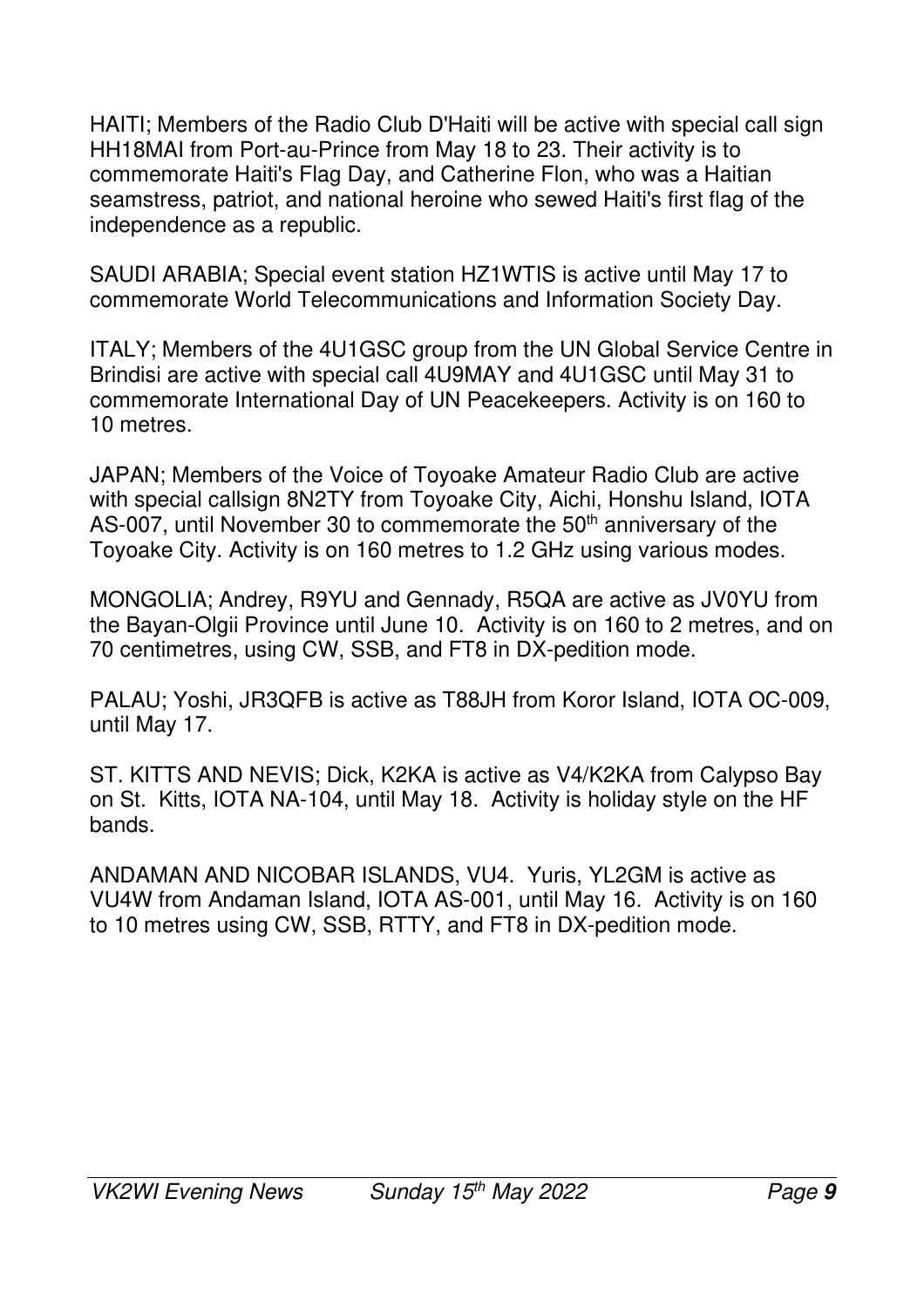THIS WEEKEND ON THE RADIO. The NCCC RTTY Sprint, NCCC CW Sprint, K1USN Slow Speed CW Test, Portuguese Navy Day Contest, VOLTA World Wide RTTY Contest, CQ-M International DX Contest, Canadian Prairies QSO Party, 50 MHz Spring Sprint and the Run for the Bacon QRP CW Contest are all scheduled for this weekend.

The ICWC Medium Speed CW Test, OK1WC Memorial, ICWC Medium Speed CW Test, Worldwide Sideband Activity Contest, RTTYOPS Weeksprint, Phone Weekly Test, A1Club AWT, CWops Test, VHF-UHF FT8 Activity Contest, Mini-Test CW 40, Mini-Test CW 80 and the RSGB 80-Metre Club Data Championship are all on from May 16 to 18.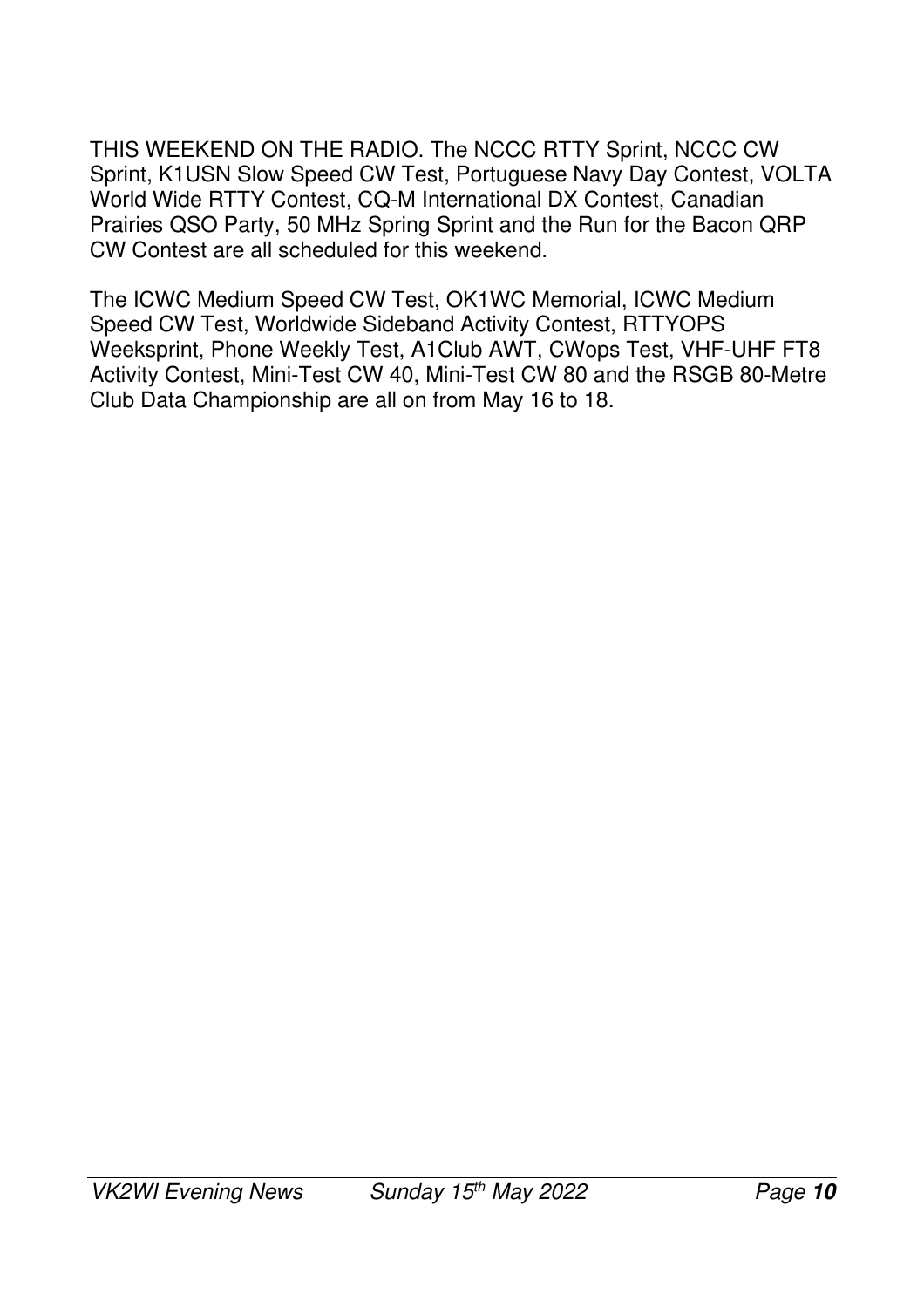## **WICEN News**

The recent storms and wet weather on the east coast, has led to some changes in upcoming events. The Watagan Horse Enduro has been cancelled for this year, and the Camp Quality Trek has been postponed until later in the year.

There are to Memory Walk and Jog events in the Sydney region, this month. The Cronulla walk was on this morning, and Leichhardt is on Next Sunday the 22<sup>nd</sup> of May. WICEN NSW is providing safety communications for both of these events; If you are interested in participating, please email wicen.ops@vrarescue.org.

WICEN NSW is providing communications support for several events in June. First is the Glow Worm Tunnel Marathon, from the 17<sup>th</sup> to the 19<sup>th</sup> of June, in the Wolgan Valley around Newnes. We are seeking volunteers to help out; please email Neil, VK2XNF, at neil.fallshaw@vrarescue.org.

Later in the month is True Grit, a military-inspired obstacle course race, on Saturday the 25<sup>th</sup> at Dargle Farm, Lower Portland. A few volunteers are still required; contact Nic VK2KXN at nicholas.mclean@vrarescue.org.

WICEN weekly voice nets are on Sunday evenings, starting at 6pm, on either the Chatswood 2 metre repeater, or the Kurrajong 70cm repeater. Please check the website for details.

WICEN NSW, is a communications support squad of VRA Rescue NSW. For more information on upcoming events, or how to join, visit the website at nsw.wicen.org.au.

For information about other WICEN groups; WICEN ACT is part of the Canberra Region Amateur Radio Club. Their website includes WICEN and general Club information and can be found at www.crarc.org.au. WICEN Victoria has a weekly net on Tuesday at 8:30pm, on 3.6MHz. More details on the web at vic.wicen.org.au.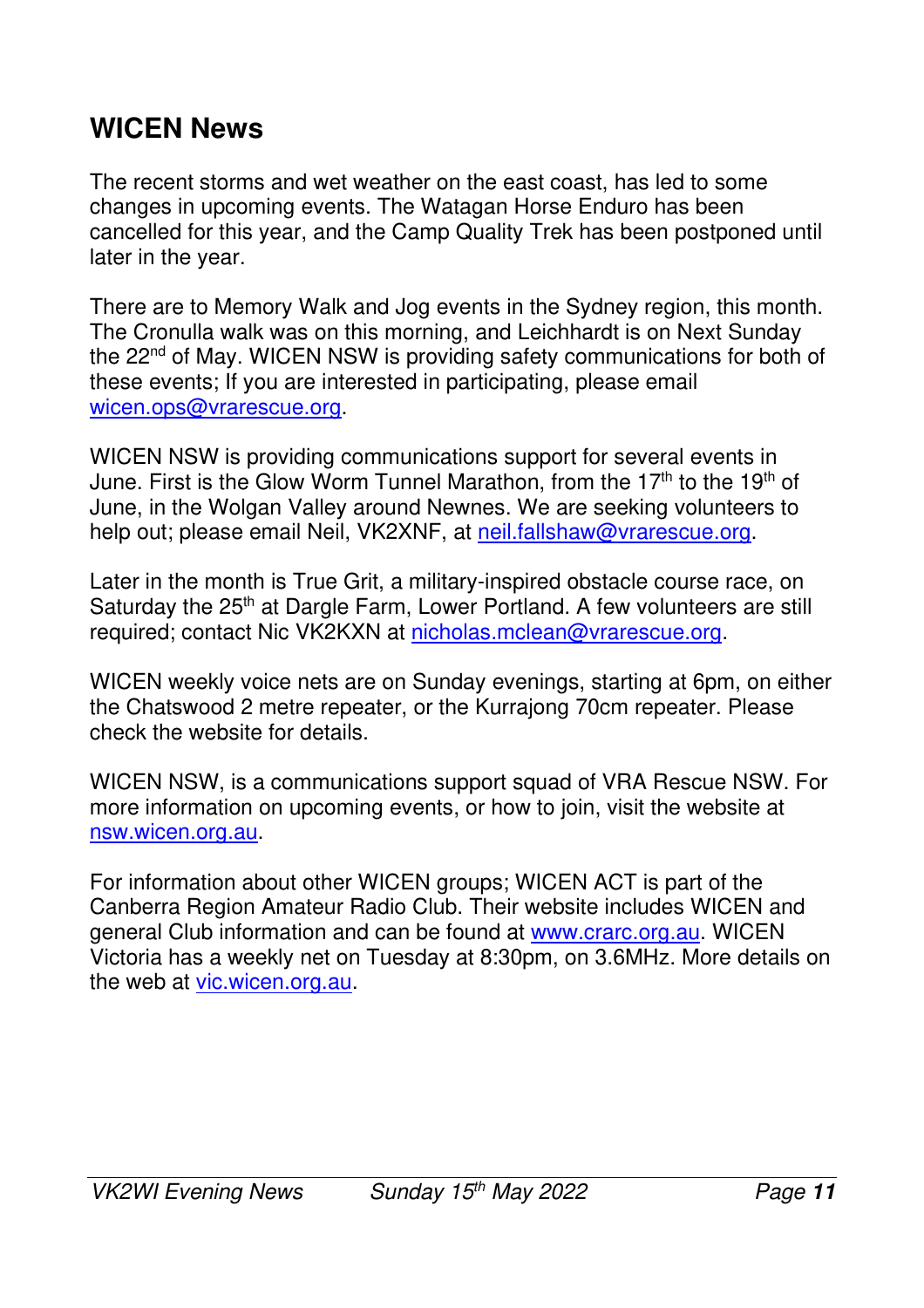#### **Club News**

We start this week with news from the Oxley Region Amateur Radio Club; The next meeting is a Friday night get-together at 7pm on Friday the 20<sup>th</sup> of May, in the SES Building in Port Macquarie. The meeting will be held in accordance with the club's COVID-19 Safety Plan.

VK2RCN repeaters are currently off air, due to a lightning strike on the evening of Friday the 25<sup>th</sup> of March. Repairs are expected to take several weeks, as a new underground power line is required to be run to site, along with repair of damaged equipment.

Now is the time to plan to attend the Oxley Region Amateur Radio Club's annual field day on Saturday and Sunday the 11th and  $12<sup>th</sup>$  of June, during the Queen's Birthday Long Weekend. The Field Day will be at the spacious Wauchope Showground Hall, with the Field Day Dinner at Port Macquarie Golf Club on Saturday night.

Candidates for the Foundation, Standard and Advanced Licences can contact the club via PO Box 712 Port Macquarie NSW 2444. A Foundation training and assessment weekend is planned for the near future, and Assessments for other licences will run once sufficient candidates have registered their interest.

There are two club nets each week; the mid-week net starts at 7:30pm on Thursday nights, and the weekend net starts at 9am Sunday mornings. Both nets are on the VK2RPM 2 metre repeater, 146.7MHz with a 91.5Hz subaudible tone for access. VK2RPM is also available via EchoLink.

For more information about the Oxley Region Amateur Radio Club, visit the website at **orarc.org.** The site contains a wealth of Amateur Radio items in addition to the club information. The March 2022 web edition of the club's bimonthly newsletter "Oxtales" is now online, and past issues can be viewed on the website as well. The May 2022 issue is in preparation. You can also find the Club on Facebook; just search for Oxley Region Amateur Radio Club.

*Advised by Henry VK2ZHE For the Oxley Region Amateur Radio Club.* 

## **[Play ID File: 17-E-ID3.wav]**

*VK2WI Evening News Sunday 15th May 2022 Page* **12**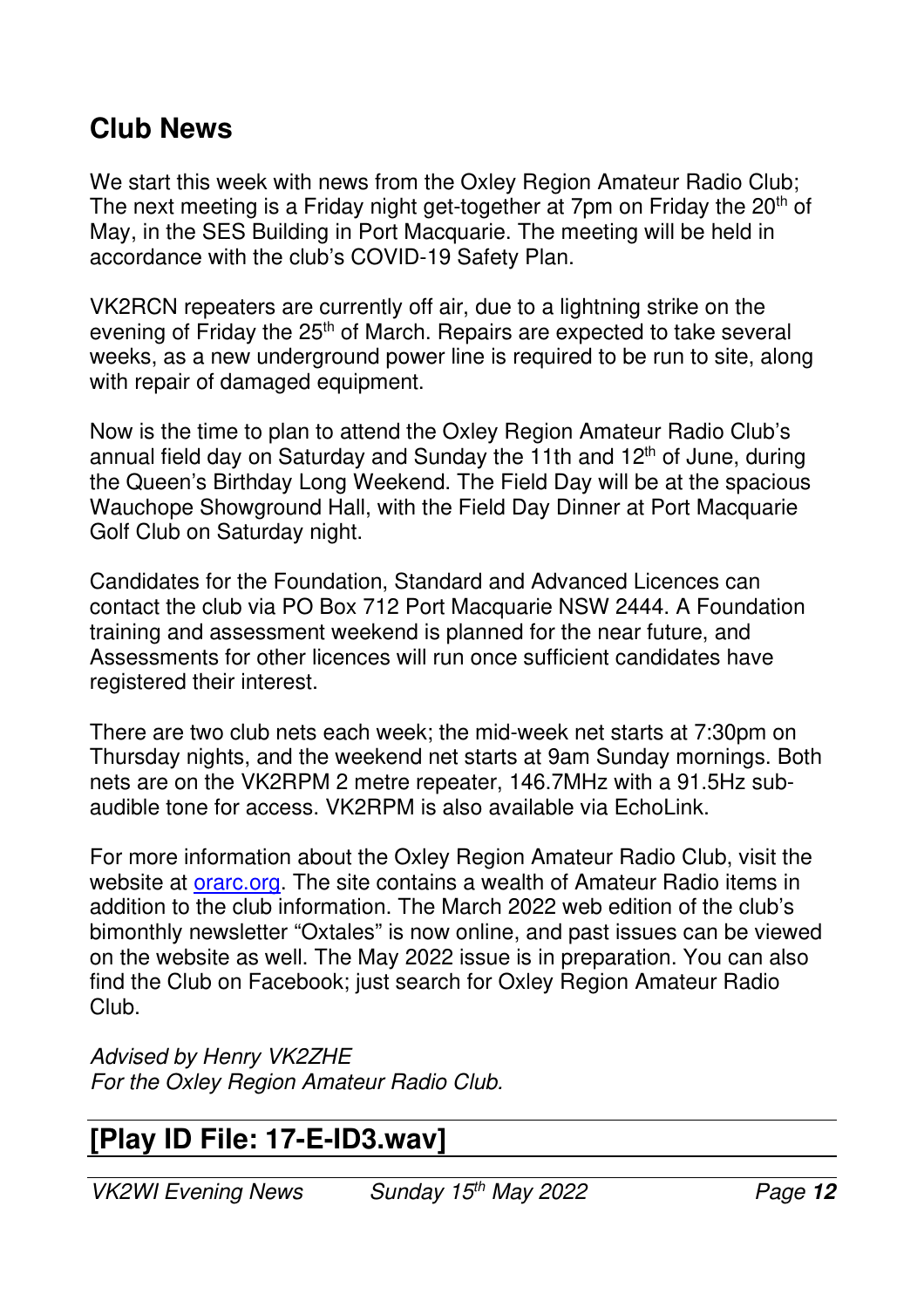## **Central Coast Amateur Radio Club**

Thank you to everyone who attended Mayham; you can give the Club you feedback using the online survey; please visit "tiny.cc/ccarc" on the web and let us know how we did.

At VK2RAG Somersby, the D-Star, RadNet DMR and 2m EchoLink services are fully functional. Brand Meister DMR and 70cm EchoLink and IRLP are still having problems.

Also at Somersby is a WebSDR, websdr.ccarc.org.au is currently configured to listen on 6 metres, 2 metres, 70 centimetres and 23 centimetres.

The Club's daily Morning Tea continues at 10am and after VK2WI News on Sunday mornings. The Thursday night net starts at 8pm. Both nets are on the VK2RAG 2m repeater – 146.725 MHz with 91.5Hz tone, and on EchoLink HAM and CCARC conferences.

The fortnightly SSTV net is hosted by Adrian VK2ABS. It's usually 2-3 rounds on the Club's 2 Metre WICEN repeater; 147.125 MHz with 91.5Hz tone. Adrian has had a large amount of support from other members and would love to see you drop in on the next net, Friday the 27<sup>th</sup> of May at 7:30pm.

SSTV and Weekly nets are also video streamed live to the club's Facebook page, and recordings of past nets can be found, in the "Videos" section.

You can find out more about the CCARC on the web at ccarc.org.au; by phone on 02 43402500 or on social media by searching for Central Coast Amateur Radio Club; remember to "like" to follow for updates.

*73 Alan VK2MG Publicity Officer, Central Coast Amateur Radio Club.*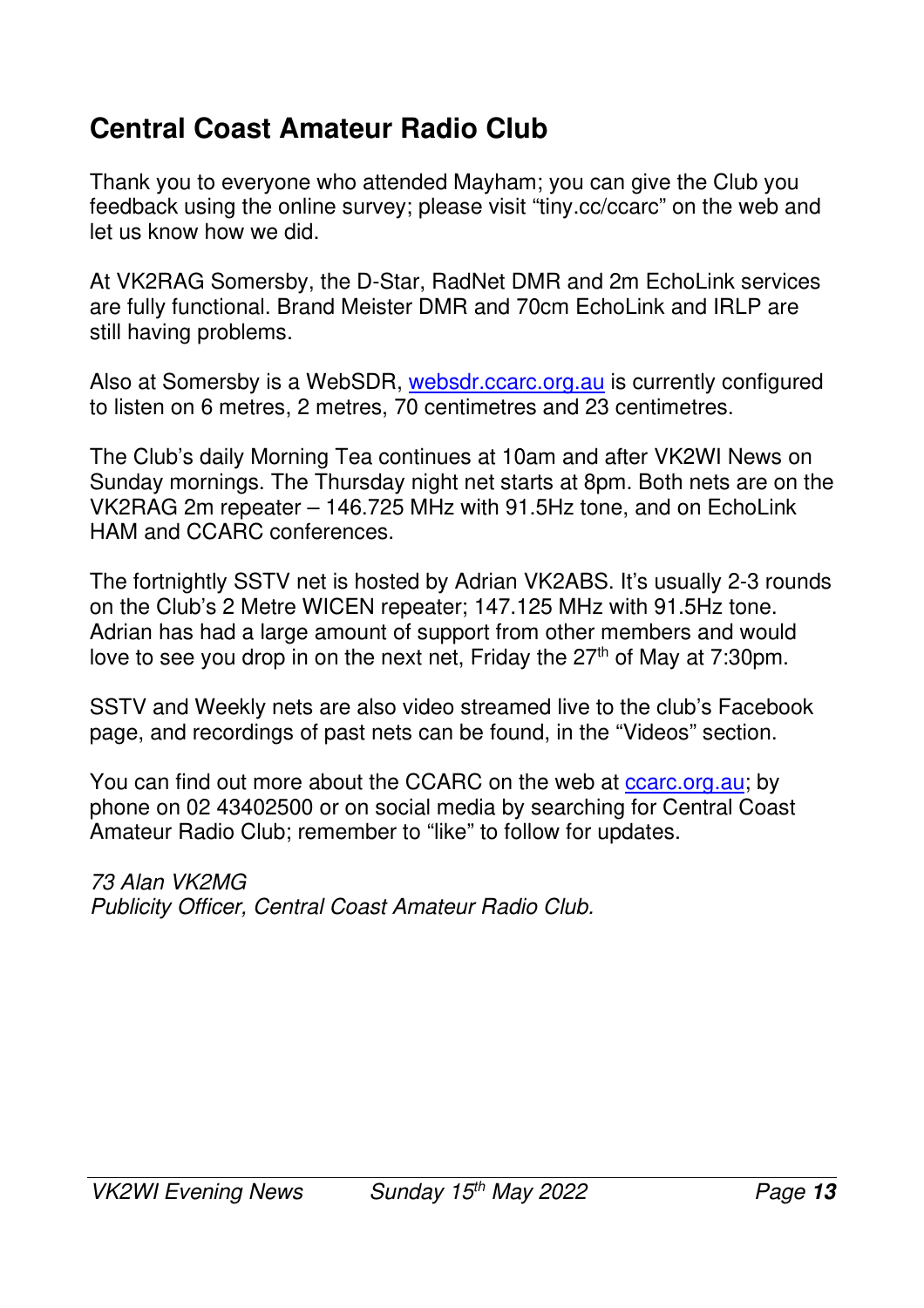# **Sydney ATV Group**

The Group's ATV repeater at Lawson in the Blue Mountains, transmits highdefinition TV on 445.50MHz, with analogue and digital inputs on 23cm.

Reception is possible over the Sydney Metro area, or via the British Amateur TV Club streaming web site; on the site, select the VK2 callsign and if requested, the HTML5 option. You can also text to say that you're watching – just enter /nick, a space then your name, your following text will appear in the column above.

Regular nets are on Monday evenings starting at 7:30pm. We regularly have technical talks, show our latest projects, general interest videos and much more.

You can call in during the net on the Lawson repeater, 147.325 MHz with positive offset, with reports, questions or help with receiving Amateur Television. Why not join in and find out more about this fascinating and fastgrowing aspect of digital amateur radio.

*Advised by John VK2ATU on behalf of the Sydney ATV Group.*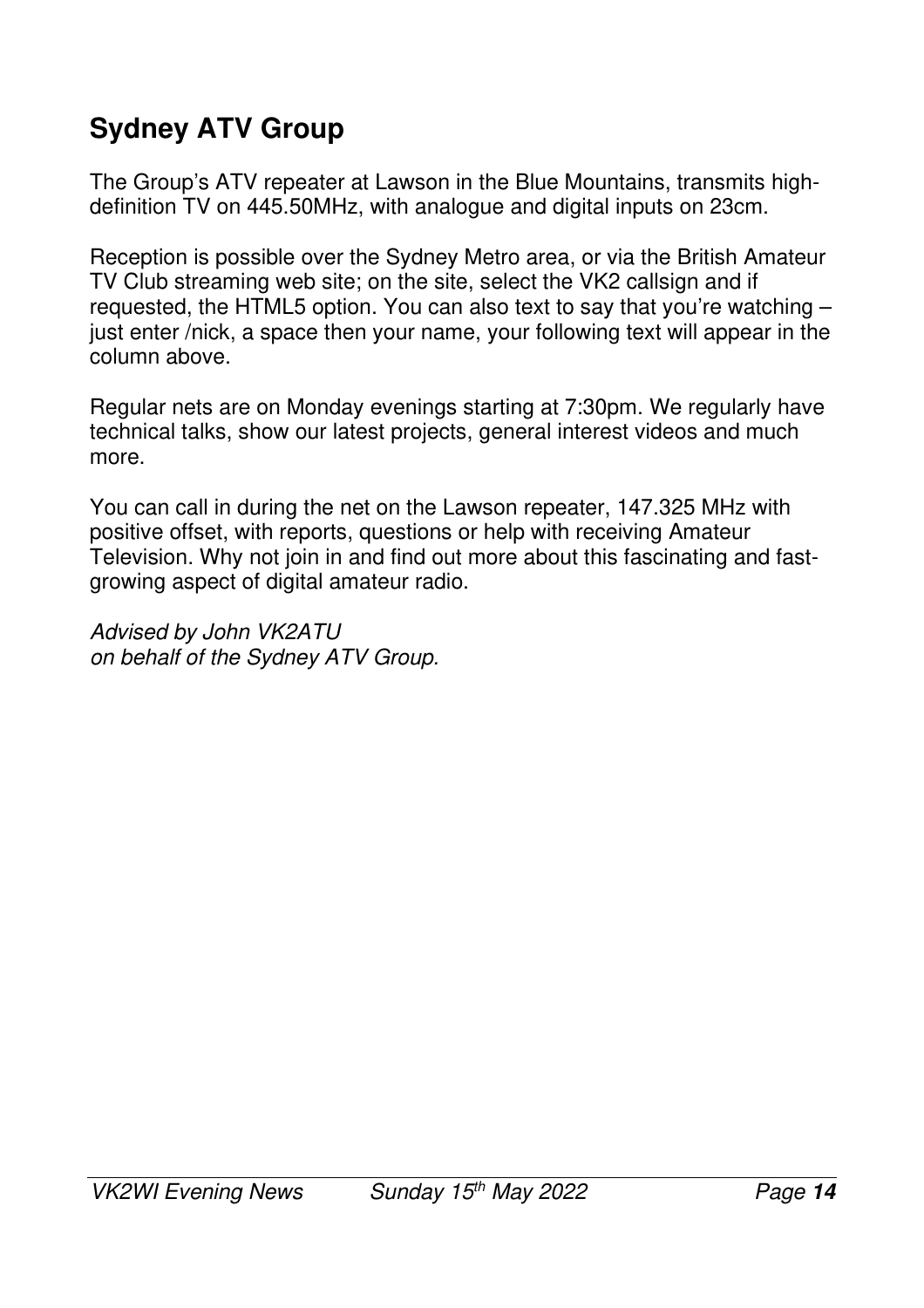## **Blue Mountains Amateur Radio Club**

At 7pm on the  $4<sup>th</sup>$  of April, the club held its first DMR net, with net control by Ben VK2AFK. Participants who were in this net were Hilary VK2AZ, Alf VK2GAP, Karl VK4DHL, John VK2WJ and Tracy W9TLW all the way from the United States. The club is hoping that the DMR net will become a more regular activity open to all interested users.

Last Month's auction and sausage sizzle was well attended, with many members taking part.

The next Foundation Licence weekend will be June  $11<sup>th</sup>$  and  $12<sup>th</sup>$ , over the June long weekend. For more information or to register, you can contact the club Secretary, Irene VK2VAN – her email address is secretary@bmarc.org.

On the first and third Saturday of the month, the clubhouse is open for any members wishing to work on a technical project, seek advice from an expert or drop in for a cup of coffee and a chat. The next open days are next Saturday the  $21^{st}$ , then the  $4^{th}$  of June.

More information about the club can be found on the website, at www.bmarc.org.

*73 from James VK2GOH Publicity Officer, Blue Mountains Amateur Radio Club.*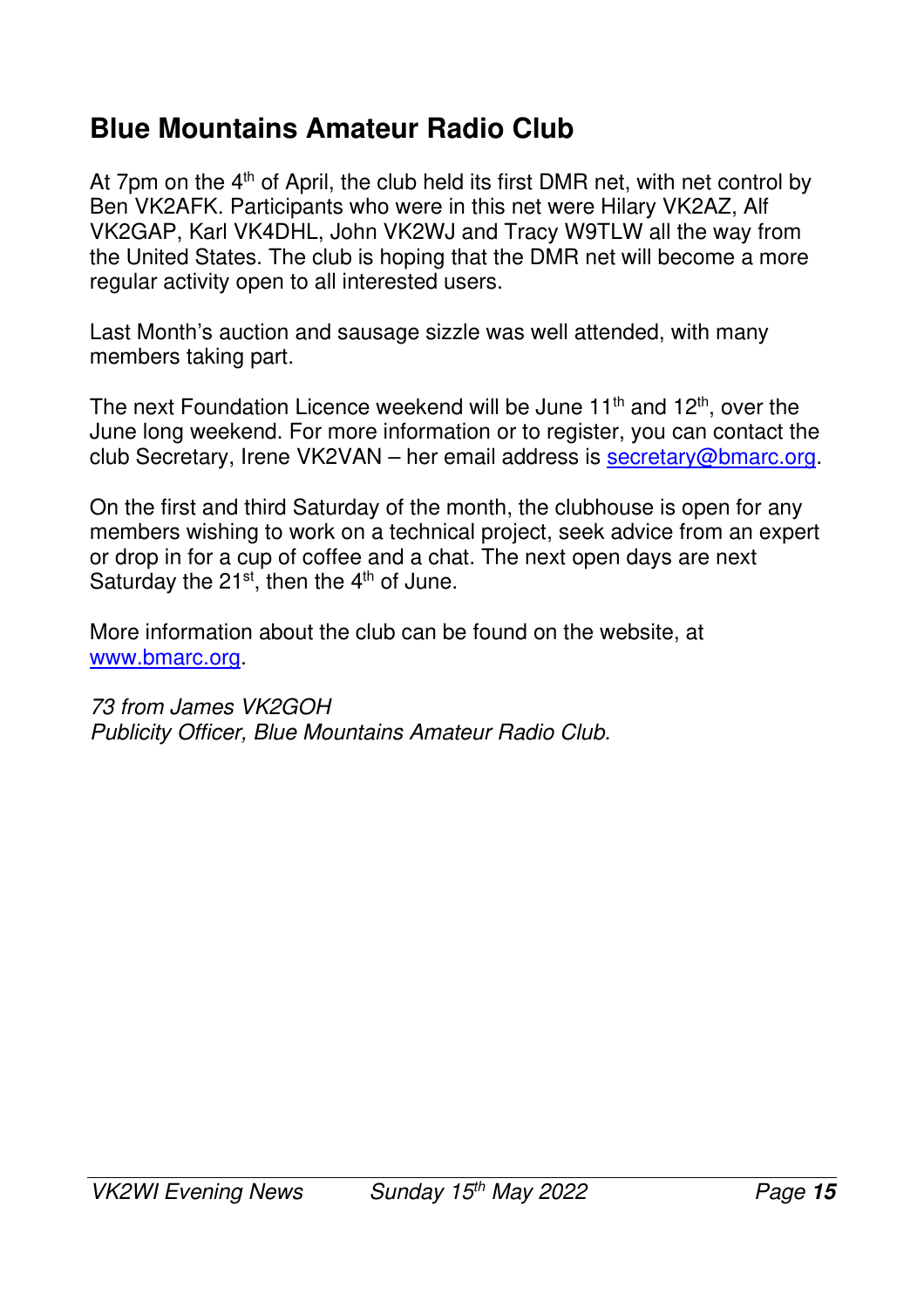## **Waverley Amateur Radio Society**

The next meeting is this coming Wednesday, May 18<sup>th</sup> and may be a hybrid with personal attendance in the Anzac Room at the Rose Bay RSL club. The Zoom meeting will be using the same link as previously sent out to the member email list. Prior to the meeting, some members will be having dinner in the RSL Club Bistro from about 6pm. The meeting will commence at 7:30pm.

Today, several members of the Society's assessment team are involved with the foundation course and assessments being run here at Dural. They wish all the candidates, good luck.

Along with Apart from the weekly net Monday evenings, the society has a "project day" get together on the first Saturday of the month. Other activities are continuing either in person or on Zoom; see the society's website for details.

The Wednesday lunchtime get togethers, from midday are back on in the RSL bistro. There have been good rollups to them and consensus is that the food is good.

There is full information about the Waverley Amateur Radio Society, and its history, on the website, vk2by.org. You can purchase kits, pay membership or get in touch using the contact form on the website.

*73 from Eric VK2VE Broadcast Publicity Officer.*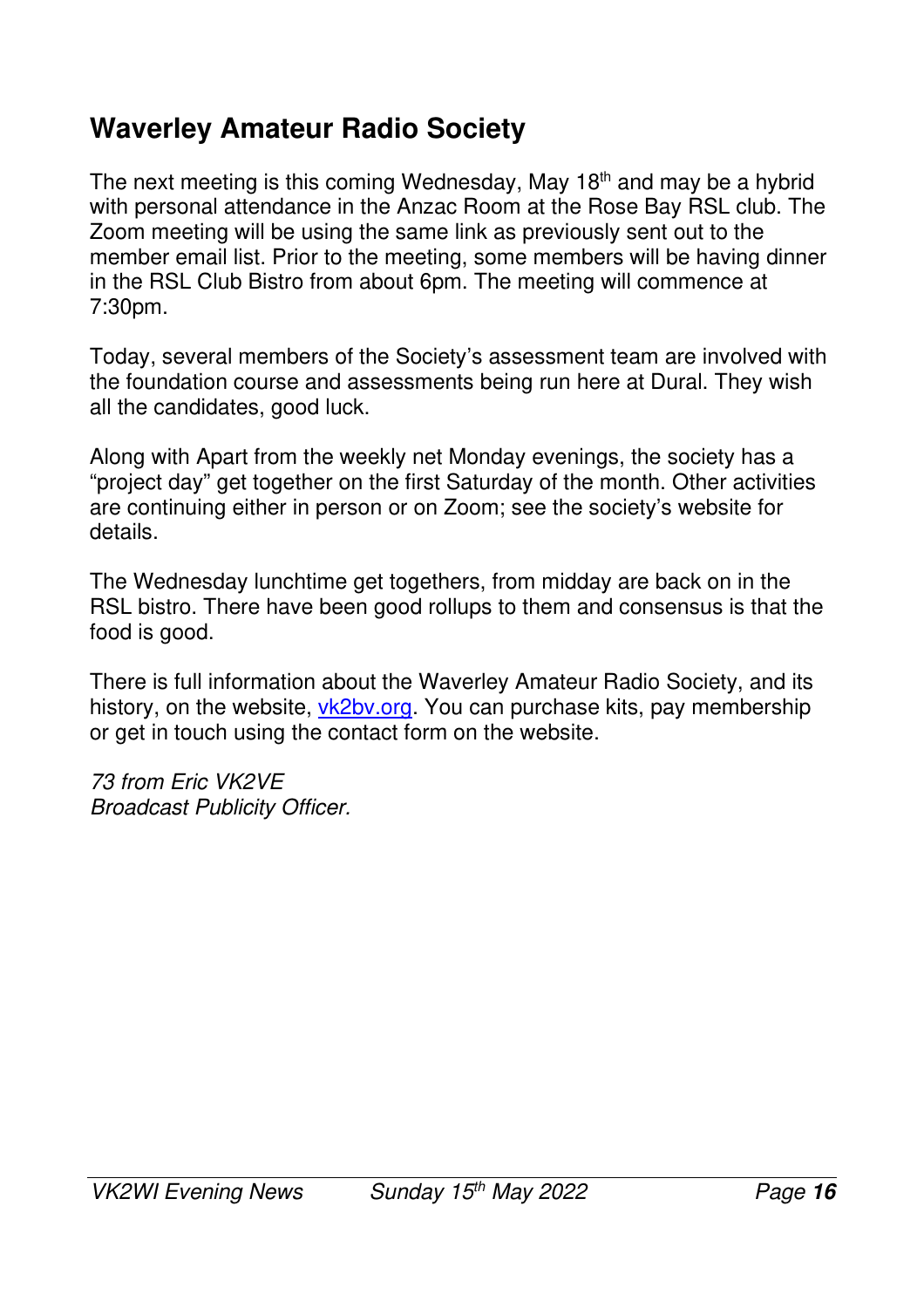## **St George Amateur Radio Society**

The Don Edwards Memorial Slow Morse Contest was held this weekend; with the 80m section last night and the 40m section this afternoon.

If you took part, then please enter a log, details can be found on the St. George Amateur Radio Society's website, at sgars.org. No need for any fancy logging software or formats, and don't forget to read the rules, as there are bonus points to be had. Get those logs in.

*73 de Peter VK2EMU*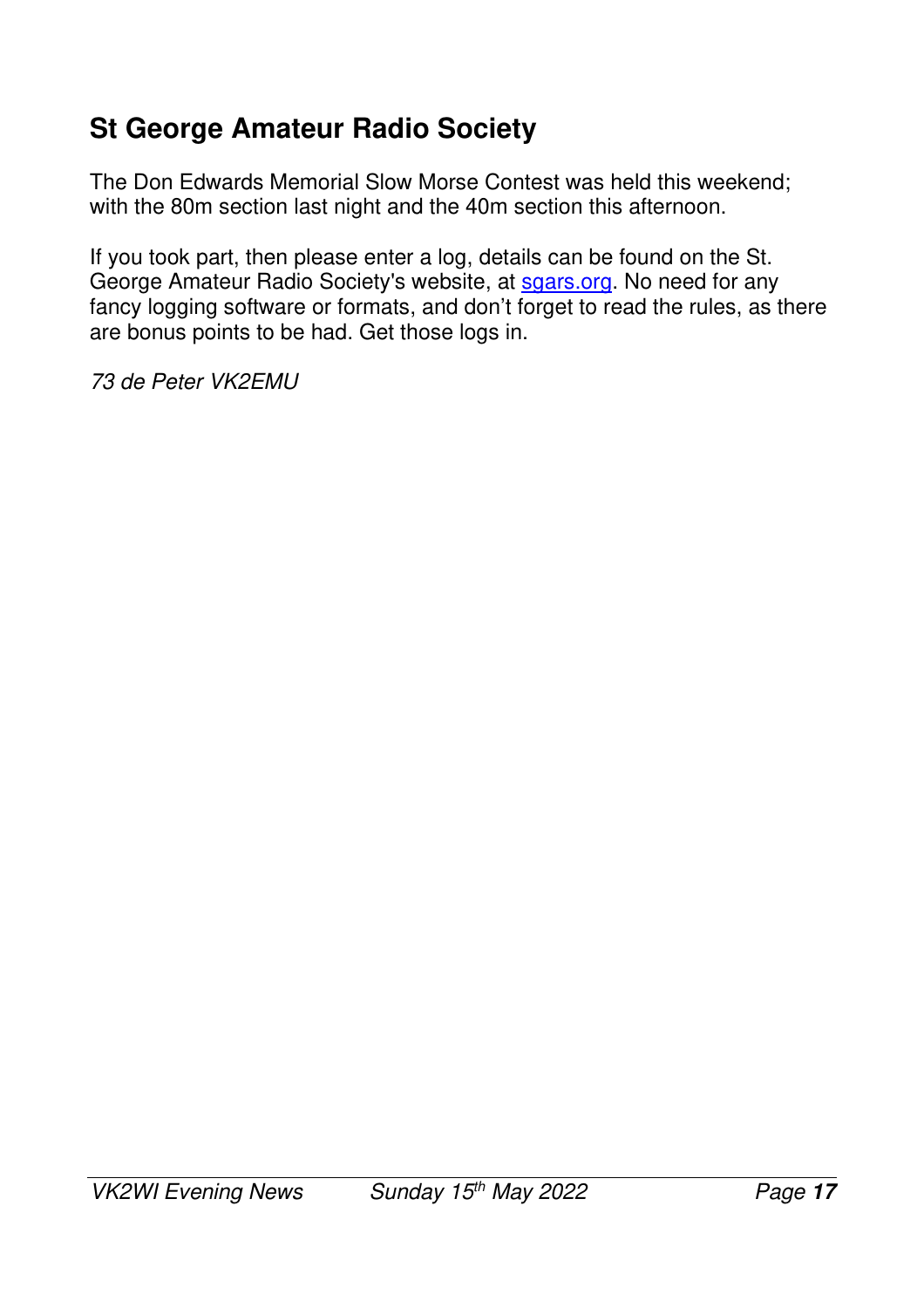### **Hornsby and Districts Amateur Radio Club**

The Clubs is hosting "Airwaves by the Sea" on Saturday the 4<sup>th</sup> of June, at Long Reef, from 4:30 pm. This is an opportunity to test your ability to go portable. Even if you have never gone portable before, it's an opportunity to learn from seasoned operators.

With solar cycle 25 in an upswing, strong signals are being heard from Europe, and Colin VK2JCC has worked some very rare DX here. Bring along your portable equipment, antennas, batteries, should you have them. There are also coastal paths to repeaters not accessible in Hornsby. That's 4.30pm on Saturday the 4<sup>th</sup> of June.

HADARC's next meeting will be the Mt Colah Community Centre, at the northern end of Pierre Close.

The Club's website has up to date details on club activities; it's at www.hadarc.org.au. The club has a group on Facebook, which can be found by searching for VK2MA, and on twitter, @VK2MA.

*Submitted by Julian VK2YJS HADARC Publicity Officer.* 

[Jitsi Meet details: Phone: 08 7150 1136 and enter 3145759306# Web: https://meet.jit.si/HADARC 1

## **[Play ID File: 18-E-ID4.wav]**